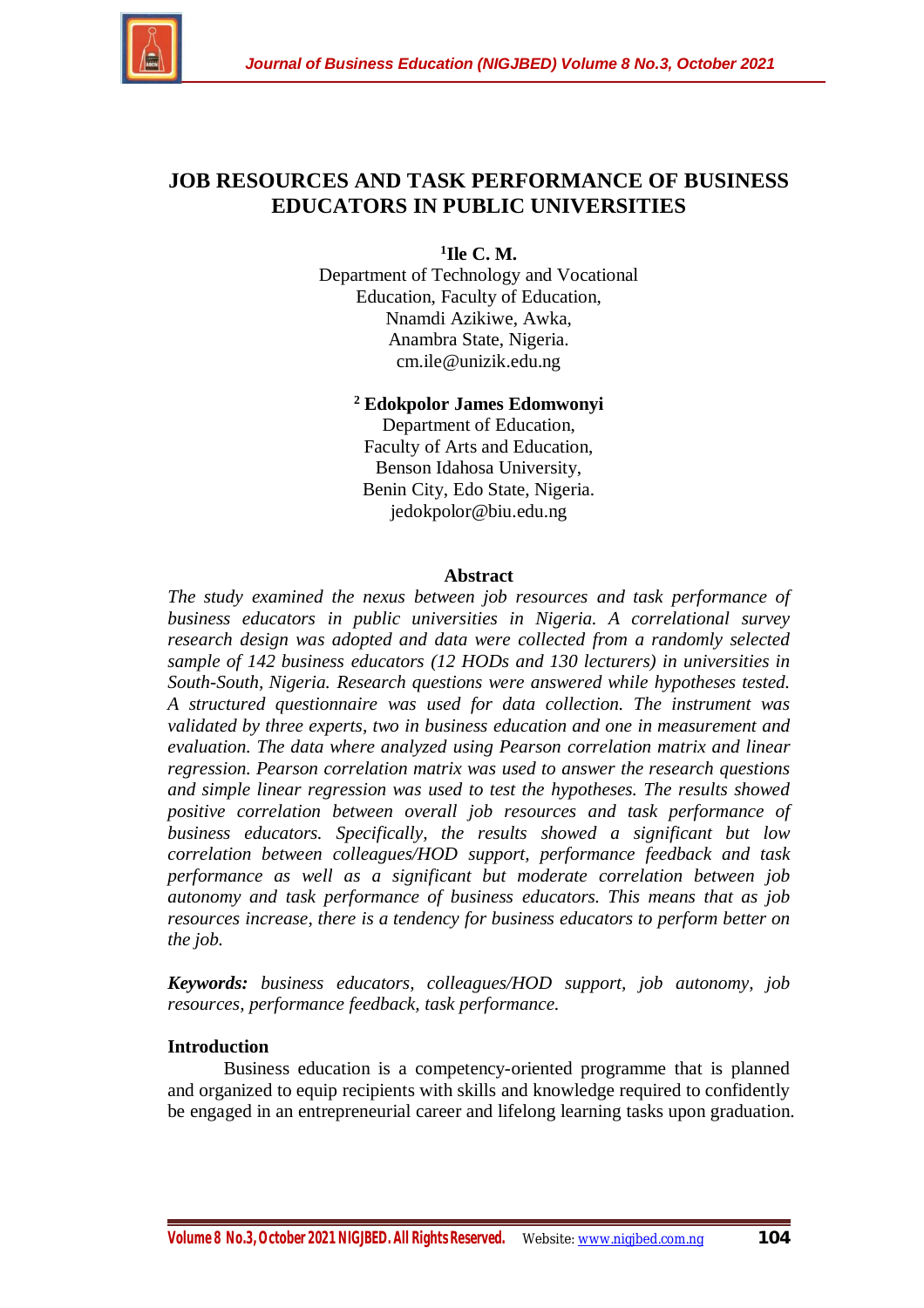

To achieve these missions, competent business educators are required. The need for competent business educators in tertiary institutions is of great concern to major stakeholders of business education programme because of their important role in preparing recipients for career progressions in various professions and occupations immediately after graduation (Oonk, *et al.,* 2020). The need for competent business educators in the university system may be attributed to their potential role in executing high level of task-related activities.

Business educators are business education graduates that are trained to perform the task of equipping recipients at the secondary and post-secondary school levels with skills and knowledge to confidently pursue entrepreneurial career and lifelong learning tasks. This means that business educators in the university system have a salient role to play in performing the task of equipping students with fundamental skills and knowledge required to confidently engage in entrepreneurial careers and lifelong learning tasks upon graduation. This clarification informed the need for special interest in business educators and how they perform different responsibilities that contribute to the achievement of the objectives of business education programme, especially at the university level.

The job performance of business educators could be referred to as the execution of different job activities contributing to the achievement of the goals of business education programme, which represent two dimensions: task performance and contextual performance. For the purpose of this study, the authors focused on task performance. Task performance consists of behaviours that directly contribute to core technical activities, namely teaching, research and administration.

Teaching task is usually carried out in the classrooms, workshops and laboratories where modern technologies are utilized for instructional purposes. It include the use of PowerPoint, the Internet, Skype, among others and various "hands-on" activities. Business educators are expected to also conduct scientific research through which they grow academically and professionally and contribute meaningfully to economic development worldwide. Research tasks include the use of special software packages to develop research models; the use of anti-plagiarism software to check similarities index in research manuscripts; the use of PROCESS macro, LISTREL, AMOS and other statistical packages for data analyses. Business educators also perform administrative tasks through which the mission of business education is accomplished. Administrative tasks include heading a unit, department, faculty, or an institution; involving in admission/registration exercises; functioning as course advisers as well as planning, organizing, leading and controlling resources.

From the foregoing, it can be observed that business educators perform complex activities, which could better contributed to poor task performance and, in turn, hindered the acquisition of skills needed by students to be employable upon graduation. This situation can be surmounted through business educators' experiences of job resources such as receiving support from HODs/colleagues, receiving feedback on the jobs done and having control of the job done. Job resources represent a motivational pathway of job characteristics and appear to be the major factors leading to better task performance (Batchelor, Abston, Lawlor &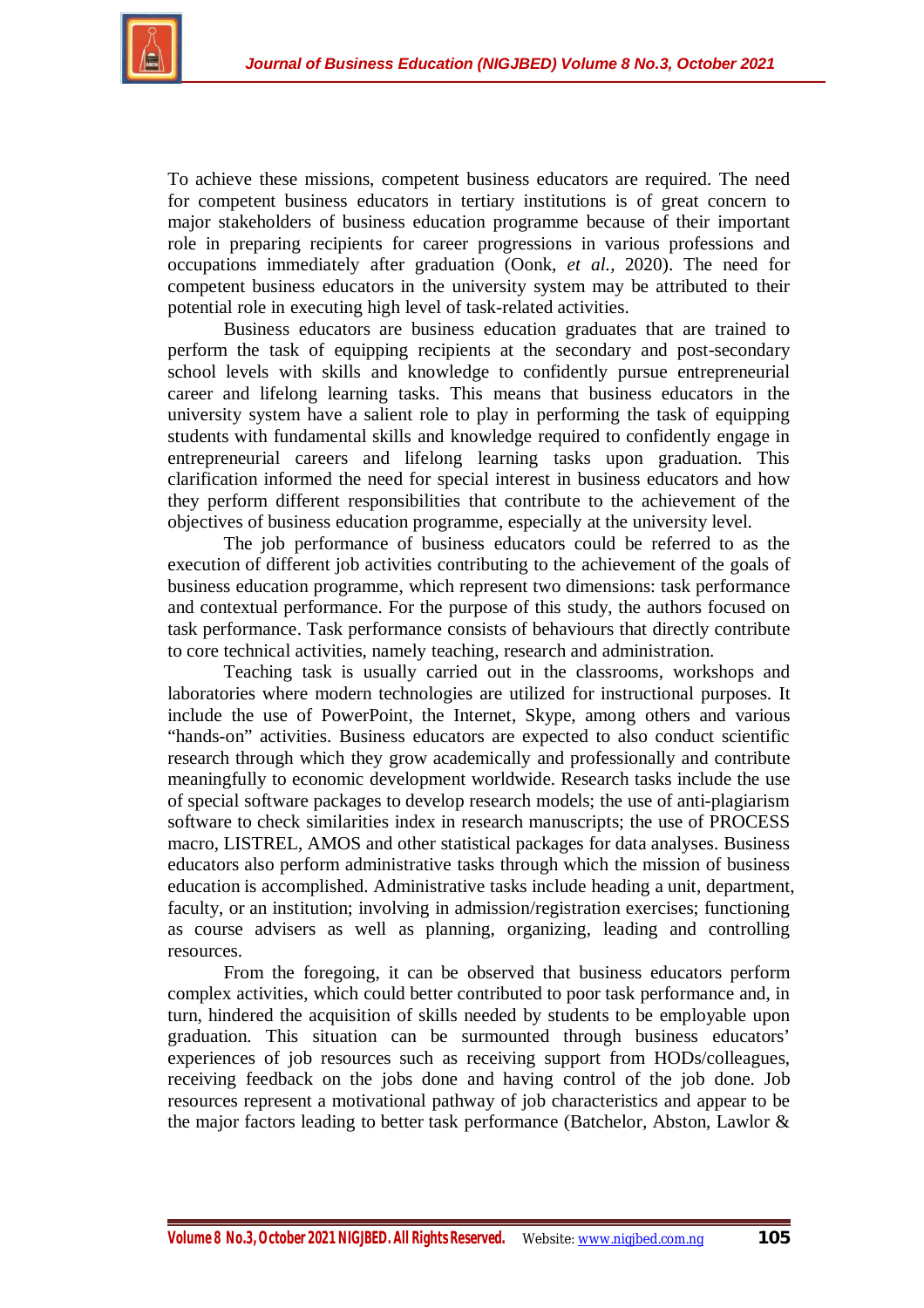

Burch, 2014). Job resources can be defined as those general aspects of working conditions that incorporate specific resources which represent physical, social or organizational aspects of a job that might reduce job demands and the associated physiological and psychological costs (Davidescu, *et al.,* 2020). Job resources play either intrinsic or extrinsic motivational role because they are seen as a major factor leading to better performance of task. They may play a major role on job performance through intrinsic and extrinsic motivational processes. It means that job resources may help trigger intrinsic motivational processes during task performance (Vansteenkiste, Ryan & Soenens, 2020). In a specific task such as teaching, research or administration, an extrinsic motivational processes may be triggered when there are supportive colleagues to whom one can ask for help when needed; when there are opportunities to control one's job as well as when there are constant provision of information about the task already performed. However, the extrinsic and intrinsic motivational processes might foster an employee's willingness to invest energy and enthusiasm during job activities such as teaching, research and administration.

Colleague/HOD support could be defined as a factor that provide a chance for an employee to receive support from a colleague or an HOD. Colleague/HOD support in an institution refers to interpersonal support between colleague and colleague and between HOD and colleague at work. Colleague and supervisor support is the interpersonal work relationships that has the potential to promote the well-being or coping abilities of those receiving the support (Mack & Rhineberger-Dunn, 2019). Job autonomy means providing employees the freedom to schedule task performance (Lu, Brockner, Vardi & Weitz, 2017). It can also be defined as a responsibility given to employees to make decisions towards tasks performed (Sisodia & Das, 2013). Therefore, job autonomy could provide business educators the freedom to schedule task for better outcomes, develop their abilities to think and be creative and, in turn, lead to better task performance. Performance feedback is defined as information given to employees after their performance, which helps them to improve current task performance (Palmer, Johnson & Johnson, 2015). It represents specific information about the comparison between employee's task performance and their standard. Performance feedback can, therefore, play an important role in reinforcing employees' desirable behaviour towards the implementation of better task performance (Danish & Usman, 2010). As such, performance feedback can be used by HODs to reinforce better task performance of business educators which, in turn, contribute to the objectives of business education programme.

The prevalence of job resources are specifically relevant for business educators because of the complex/demanding nature of their job. Although, several authors have argued that employees in the public sector (which by implication include the business educators in public universities) can be motivated by their job resources (Miao, Rhee & Jun, 2020). For instance, a business educator who exert a high level of freedom in making job decisions, who receive support from HODs/colleagues and who receives feedback on the job done may perform better on the job. It is therefore expected that if a business educator is highly exposed to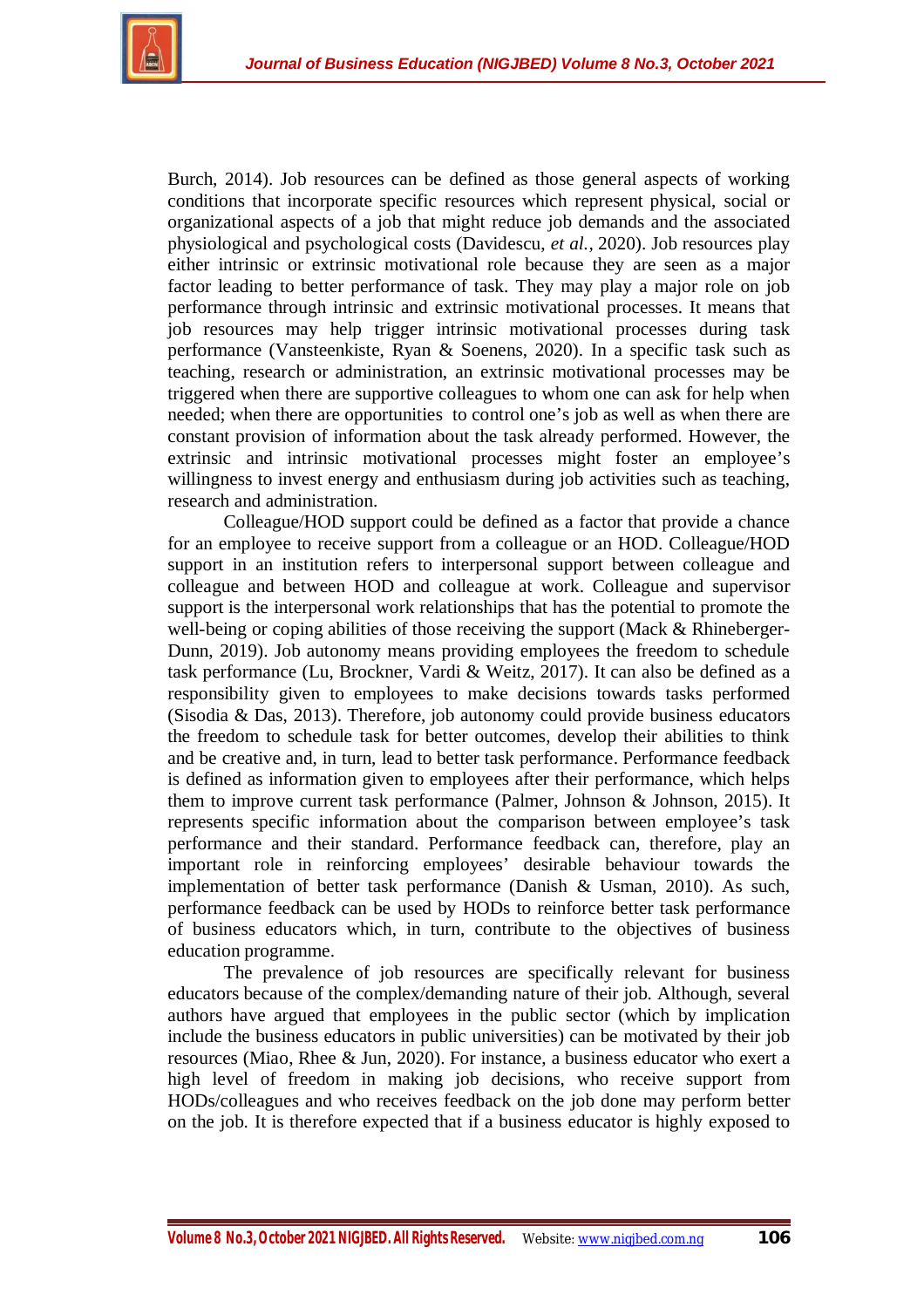

job resources, he/she may be happy and satisfied with the job and, in turn, lead to better job performance. Taken together, the Job Demands-Resources (JD-R) theory (Bakker & Demerouti, 2014), focus on how job resources such as colleagues/HOD support, job autonomy and performance feedback ultimately determine better task performance. This study, therefore, theorize that job resources may predict better task performance. This implies that job resources and task performance can be considered as a salient asset for tertiary institutions. It is on this that this study determined the nexus between colleagues/HOD support, job autonomy, performance feedback and task performance of business educators in universities in South-South, Nigeria.

## **Statement of the Problem**

Business educators in the university system in Nigeria perform complicated and multiple job activities, which can be grouped under task performance and contextual performance. Business educators' task performance include imparting knowledge, engaging in research and managing resources. Their contextual performance includes helping colleagues, implementing institutional rules as well as supporting, endorsing and defending institutional goals. If business educators perform their job responsibilities effectively, it would help equip recipients with skills and knowledge to become gainfully employed and lifelong learners upon graduation. However, it has been observed that most employers in Nigeria seem to be complaining about the quality of business education graduates who are deficient in skills to carry out their job activities in the workplace. It seems that the experiences of low job resources and poor job performance as well as other negative work-related outcomes among business educators have led to the issue of skills gap among business education graduates. Despite the numerous studies conducted in developed countries on the nexus between job resources and task performance, there is dearth of such studies in developing countries such as Nigeria that examine whether relationships exist. However, most of the studies were not able to link job resources to task performance. Most of the studies did not focus on business educators as participants and most of them did not also focus on universities in South-South Nigeria as their area of coverage. These are the gaps this study closed.

## **Research Questions**

The following research question guided the study.

- 1. What is the nexus between colleague/HOD support and task performance of business educators in public universities in South-South Nigeria?
- 2. What is the nexus between job autonomy and task performance of business educators in public universities in South-South Nigeria?
- 3. What is the nexus between performance feedback and task performance of business educators in public universities in South-South Nigeria?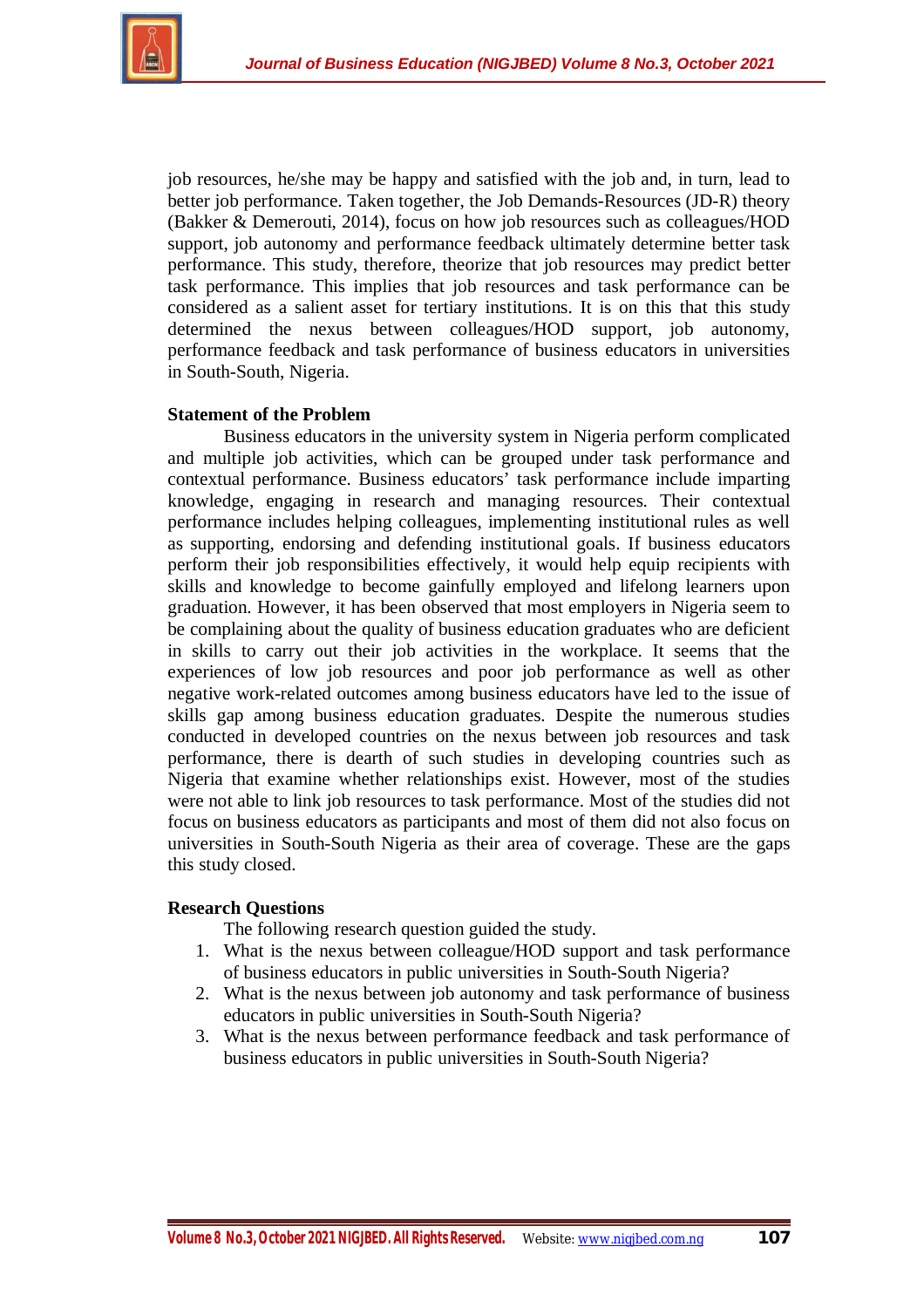

## **Research Hypotheses**

The following null hypotheses was tested at 0.05 alpha level of significance.

- 1. Colleague/HOD supports do not significantly predict task performance of business educators in public universities in South-South Nigeria.
- 2. Job autonomy does not significantly predict task performance of business educators in public universities in South-South Nigeria.
- **3.** Performance feedback does not significantly predict task performance of business educators in public universities in South-South Nigeria.

#### **Method**

Correlational survey research design were employed in the study. This research design was suitable for the study because it determines the nexus between job resources and task performance of business educators in different public universities in South-South Nigeria. The entire population of 142 business educators (12 HODs and 130 lecturers) were used for the study without sampling because the size is not too large and can be managed by the researchers. The instruments for data collection are two structured questionnaires, one for HODs and one for lecturers, which were adapted from existing scales. The instrument for lecturers was titled "Questionnaire on Job Resources of Business Educators (QJRBE)" and that of HOSs was titled "Questionnaire on Task Performance of Business Educators (QTPBE)". Instrument for lecturers comprised of 12 items in three dimensions in line with variables covered. Business educators rated their own experiences of job resources on a 4-point Likert-type scale ranging from  $4 =$  always;  $3 =$  sometimes; 2  $=$  rarely; 1 = never. Instrument for HODs comprised of 25 items, which measure task performance (that is, teaching, research and administration). HODs rated their own experiences of task performance of business educators on a 4-point Likerttype scale ranging from 4=very rarely, 3=rarely, 2=sometimes, and 1=not at all.

The instruments for data collection were subjected to face validity by three experts, two in business education and one in measurement and evaluation. The face validity of the instrument was done with respect to relevance, sentence structure and adequacy. Their corrections were effected in the final copies of the instrument and was reproduced for answering of the research questions and testing of the null hypotheses at a 0.05 level of significance. To establish reliability of the instrument, 20 copies of the instrument on job resources were administered on business educators and 20 copies of the instrument on job performance were administered on HODs who were not part of the sample used for the study. Thereafter, Cronbach's alpha was used to determine the internal consistency of the items of both instruments. The coefficients alpha values provided the reliability for each variable such as job resources ( $\alpha$  = .950) and task performance ( $\alpha$  = .953).

Copies of the instruments were distributed personally to the respondents, with the help of six research assistants who were briefed on the procedure to follow. The subjects were contacted via letters before the research instruments were administered on them using direct contact mode. The subjects were allowed to complete the instruments and were given the chance to submit them in two weeks. The questionnaire on job resources were administered on the business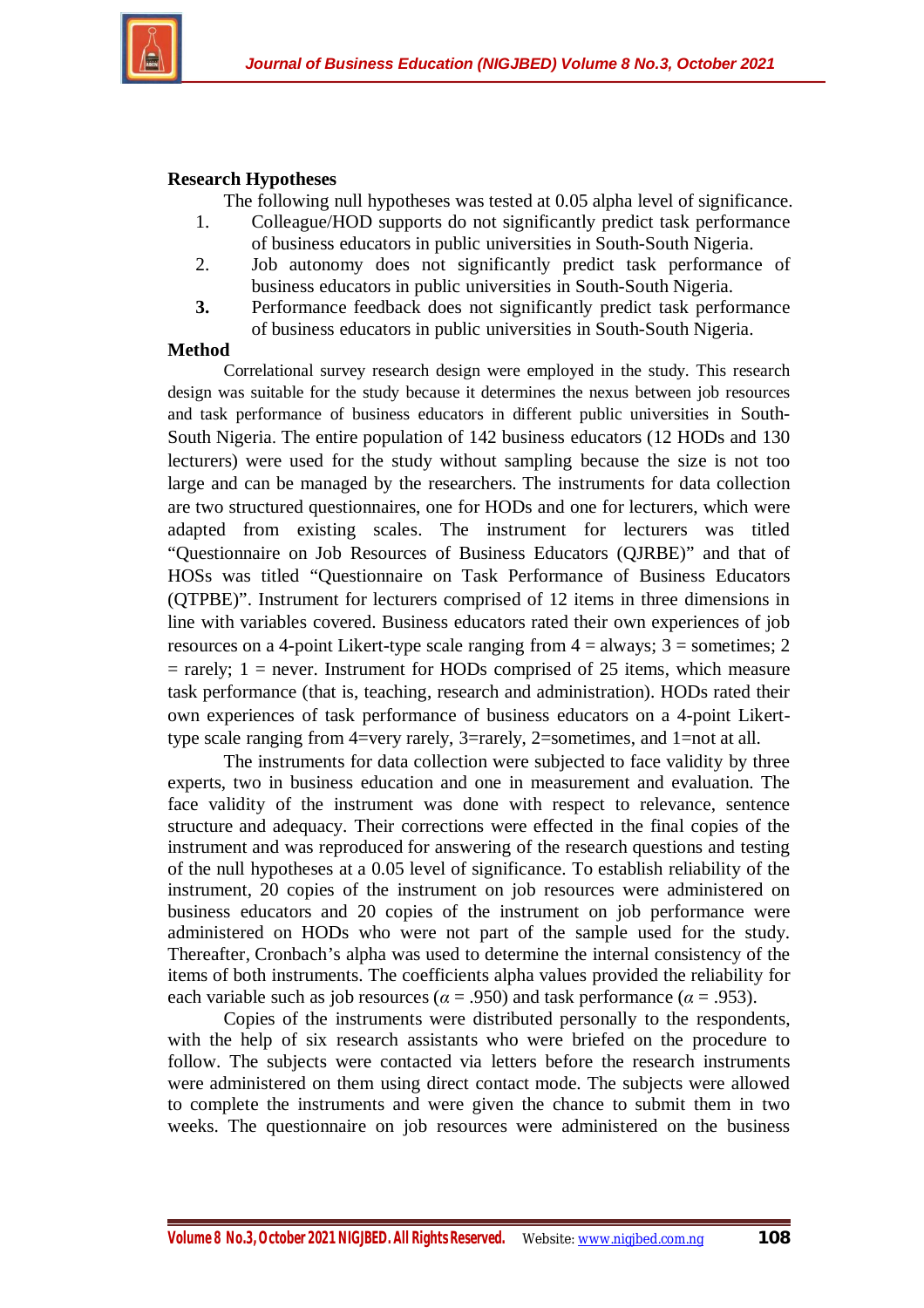

educators since the scales that measure the constructs were self-report measures. Conversely, the questionnaire on task performance were administered on the HODs to respond about the business educators since the scale was an alternate measure. Data were analyzed using inferential statistics such as Pearson correlation matrix, linear regression and bias corrected (BC) bootstrap estimates. Pearson correlation matrix was used to answer the research questions. Linear regression were used to test the research hypotheses.

The decision rule for the use of correlation matrix was based on a range of coefficient value (r) as recommended by Uzoagulu (2011) in the following order: Coefficients r-value between  $\pm$  .8 and  $\pm$  1.0 means very high relationship;  $\pm$  .6 and  $\pm$  .8 means high relationship;  $\pm$  .4 and  $\pm$  .6 means moderate relationship;  $\pm$  .2 and  $\pm$  .4 means low relationship;  $\pm$  .0 and  $\pm$  .2 means very low relationship;  $\pm$  1.0 means perfect relationship; and coefficient *r*-value of 0 means no relationship. Note that when a coefficient *r*-value is a negative value, it is a negative relationship; which means also that as one variable increases the other decreases. When a coefficient *r*-value is a positive value, it is a positive relationship; which means that as one variable increases the other increases. For linear regression estimates, probability p-value less than or equal to .05 implies significant (reject *H0*) while probability p-value greater than .05 implies not significant (accept *H0*).

# **Results**

Research Question 1: What is the nexus between colleague/HOD support and task performance of business educators in public universities?

Research Question 2: What is the nexus between job autonomy and task performance of business educators in public universities?

Research Question 3: What is the nexus between performance feedback and task performance of business educators in public universities?

| S/N           | Variable                                               |           |           |          |            |  |
|---------------|--------------------------------------------------------|-----------|-----------|----------|------------|--|
| 1.            | Colleague/HOD Support                                  |           |           |          |            |  |
| 2.            | <b>Job Autonomy</b>                                    | $.601**$  |           |          |            |  |
| 3.            | Performance Feedback                                   | $.643**$  | $.655***$ |          |            |  |
| 4.            | <b>Job Resources</b>                                   | $.932**$  | $.806***$ | $.834**$ |            |  |
| 5.            | <b>Task Performance</b>                                | $.396***$ | $.412***$ | $399**$  | $456^{**}$ |  |
| $\sim$ $\sim$ | $\sim$ $\sim$ $\sim$ $\sim$ $\sim$<br>ີ<br>$\sim$ $ -$ |           |           |          |            |  |

**Table 1: Bivariate Correlations between Job Resources and Task Performance**

Note. \*\*p < .01, \*\*p < .05,  $N = 142$ .

Table 1 show the data on the bivariate correlations between job resources and task performance. Table 1 shows that the correlation coefficient of between variables range from .396 to .655. The correlation between colleague/HOD support and task performance is positively low  $(r = .396)$ . The correlation between job autonomy and task performance is positively moderate  $(r = .412)$ . The correlation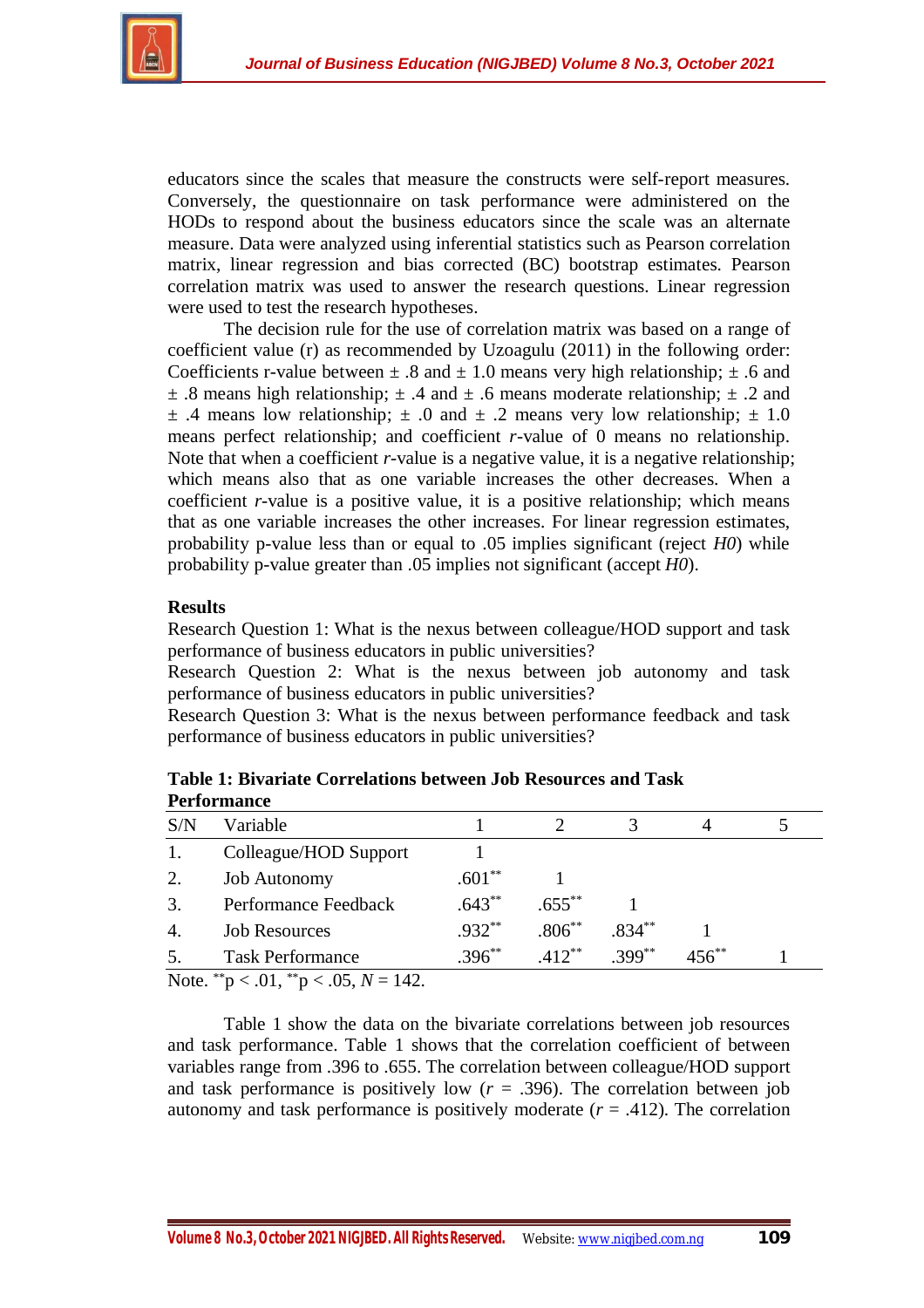

between performance feedback and task performance is positively low (*r* = .399). The correlation between overall job resources and task performance is positively moderate  $(r = .456)$ . In all, there is generally positively moderate relationship between job resources and task performance of business educators.

Hypothesis 1: Colleague/HOD support do not significantly predict task performance of business educators in public universities.

| Colleague/HOD Support Predicting Task Performance               |                |            |                |       |      |                       |  |  |  |  |  |
|-----------------------------------------------------------------|----------------|------------|----------------|-------|------|-----------------------|--|--|--|--|--|
|                                                                 | Unstandardized |            | Standardized   |       |      |                       |  |  |  |  |  |
|                                                                 | Coefficients   |            | Coefficients   |       |      |                       |  |  |  |  |  |
|                                                                 | B              | <b>SEB</b> | Beta $(\beta)$ |       | P    | Decision              |  |  |  |  |  |
| Constant                                                        | 11.546         | 3.279      |                | 3.521 | .001 | Reject H <sub>0</sub> |  |  |  |  |  |
| .000<br>Colleague/HOD support<br>5.081<br>.280<br>.396<br>1.423 |                |            |                |       |      |                       |  |  |  |  |  |
| $R^2 = .157$ , Adjusted $R^2 = .151$ , F(1, 139) = 25.816       |                |            |                |       |      |                       |  |  |  |  |  |

|  | Table 2: Coefficients of Simple Linear Regression for the Aggregated |  |  |  |  |
|--|----------------------------------------------------------------------|--|--|--|--|
|  | <b>Colleague/HOD Support Predicting Task Performance</b>             |  |  |  |  |

Results of the data presented in Table 2 show the estimates of coefficient of correlation between Colleague/HOD support and task performance. The Table shows the significant coefficients (F = 25.816,  $\beta$  = .396, t = 5.081, p < .01), which is also a confirmation of the results obtained in Table 2. The corresponding adjusted r-square (.151) shows that 15.1% of variances in task performance is determined by colleague/HOD support. Thus, colleague/HOD support is found to be a significant but low predictor of task performance of business educators.

Hypothesis 2: Job autonomy does not significantly predict task performance of business educators in public universities.

|                                             | Table 3: Coefficients of Simple Linear Regression for the Aggregated Job |
|---------------------------------------------|--------------------------------------------------------------------------|
| <b>Autonomy Predicting Task Performance</b> |                                                                          |

| $\overline{\phantom{a}}$                                         |              |                             |                |       |      |                       |  |  |  |  |
|------------------------------------------------------------------|--------------|-----------------------------|----------------|-------|------|-----------------------|--|--|--|--|
|                                                                  |              | Unstandardized Standardized |                |       |      |                       |  |  |  |  |
|                                                                  | Coefficients |                             | Coefficients   |       |      |                       |  |  |  |  |
|                                                                  |              | <b>SEB</b>                  | Beta $(\beta)$ |       |      | Decision              |  |  |  |  |
| Constant                                                         | 8.959        | 3.605                       |                | 2.485 | .014 | Reject H <sub>0</sub> |  |  |  |  |
| <b>Job Autonomy</b>                                              | 3.269        | .613                        | .412           | 5.334 | .000 |                       |  |  |  |  |
| $R^2$ = .170, Adjusted R <sup>2</sup> = .164, F(1, 139) = 28.449 |              |                             |                |       |      |                       |  |  |  |  |

Results of the data presented in Table 3 shows the estimates of coefficient of correlation between job autonomy and task performance. The Table shows the significant coefficients (F = 28.449,  $\beta$  = .412, t = 5.334, p < .01), which is also a confirmation of the results obtained in Table 3. The corresponding adjusted rsquare (.164) shows that 16.4% of variances in task performance is determined by job autonomy. Hence, job autonomy is found to a significant but moderate predictor of task performance of business educators.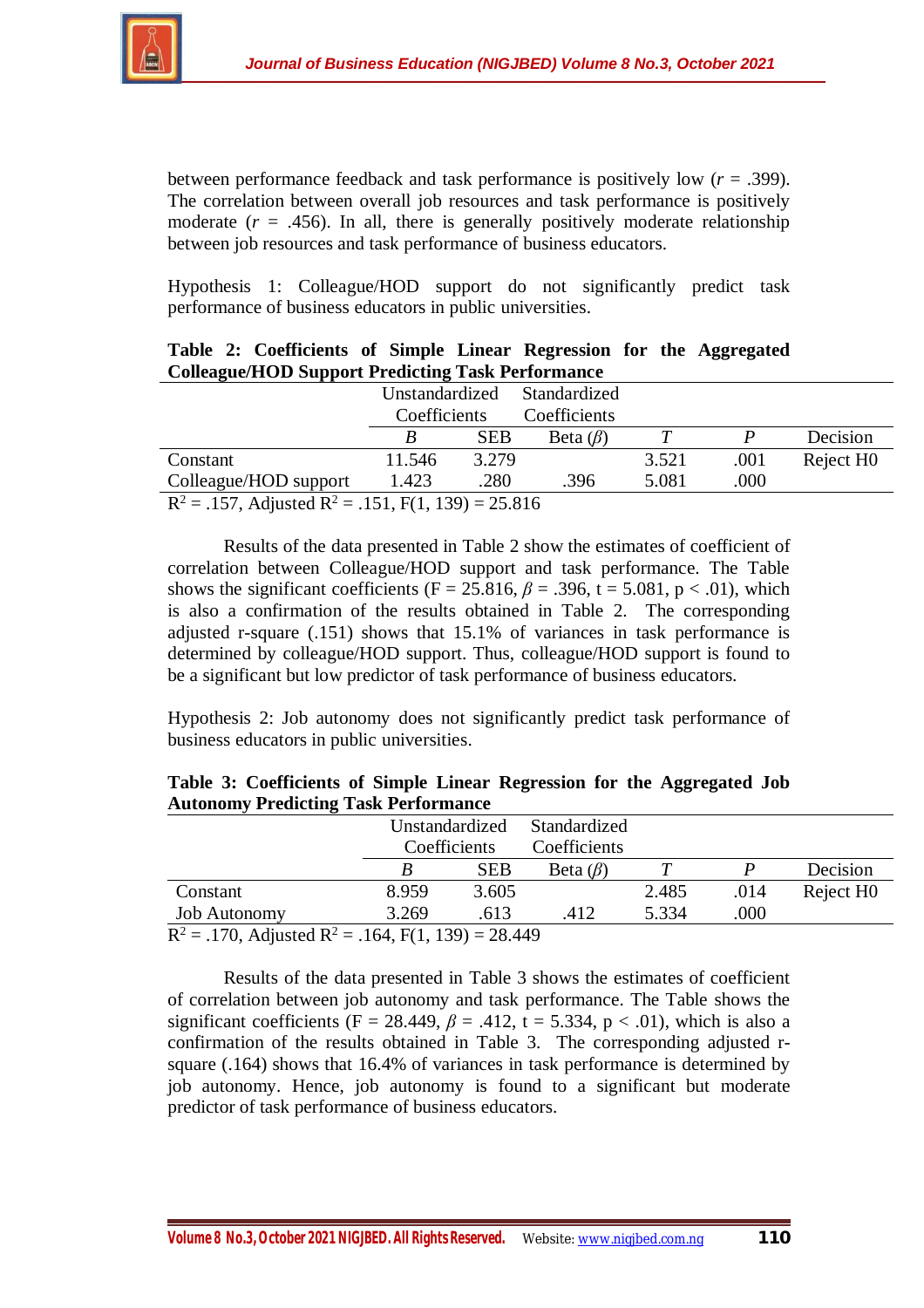

Hypothesis 3: Performance feedback does not significantly predict task performance of business educators in public universities.

|  | Table 4: Coefficients of Simple Linear Regression for the Aggregated |  |  |  |  |
|--|----------------------------------------------------------------------|--|--|--|--|
|  | <b>Performance Feedback Predicting Task Performance</b>              |  |  |  |  |

|                                                         | Unstandardized |            | Standardized   |       |      |                       |  |  |
|---------------------------------------------------------|----------------|------------|----------------|-------|------|-----------------------|--|--|
|                                                         | Coefficients   |            | Coefficients   |       |      |                       |  |  |
|                                                         |                | <b>SEB</b> | Beta $(\beta)$ |       |      | Decision              |  |  |
| Constant                                                | 9.744          | 3.595      |                | 2.710 | .008 | Reject H <sub>0</sub> |  |  |
| Performance Feedback                                    | 3.055          | .596       | .399           | 5.129 | .000 |                       |  |  |
| $R^2 = 159$ . Adjusted $R^2 = 153$ . F(1, 139) = 26.307 |                |            |                |       |      |                       |  |  |

R .ea k  $=$  .153, F(1, 139) = 26.307

Results of the data presented in Table 3 show the estimates of coefficient of correlation between performance feedback and task performance. The Table shows the significant coefficients (F = 26.307,  $\beta$  = .399, t = 5.129, p < .01), which is also a confirmation of the results obtained in Table 3. The corresponding adjusted rsquare (.153) shows that 15.3% of the variations in task performance is determined by performance feedback. Hence, performance feedback is found to be a significant but low predictor of task performance of business educators.

# **Discussion of Findings**

The study examined the nexus between job resources and task performance of business educators in public Universities in South-South Nigeria. The outcome of the study has contributed not only to the study of task performance of business educators, but it also provides the support for the assumptions of job demandsresources theory. Using the inferential statistics of bivariate correlation, the results showed that there is positive low correlation between colleague/HOD support and task performance, positive moderate correlation between job autonomy and task performance, positive low correlation between performance feedback and task performance and positive moderate correlation between job resources and task performance of business educators.

The test of the first hypothesis revealed that colleague/HOD support is found to positively predict task performance, as colleague/HOD support accounts for 15.1% of variations in task performance. Therefore, colleague/HOD support is found to predict task performance of business educators in public universities in South-South Nigeria. This means that when business educators experience high levels of job resources such as receiving support from or providing support to colleagues or HOD, they perform the tasks of teaching, research and administration better. This finding is in line with the study by Min and Yong (2014) who found that colleagues support has a positive influence on task performance. The finding also support the view of Nwanzu and Adams (2019) who argued that healthy employee-employee and leader-employee relationships are necessity for task performance as they are indication of conducive, harmonious work environment which give force to productive work behaviour. The finding also support the studies by Jayaweera (2015) and Lankeshwara (2016) who found that work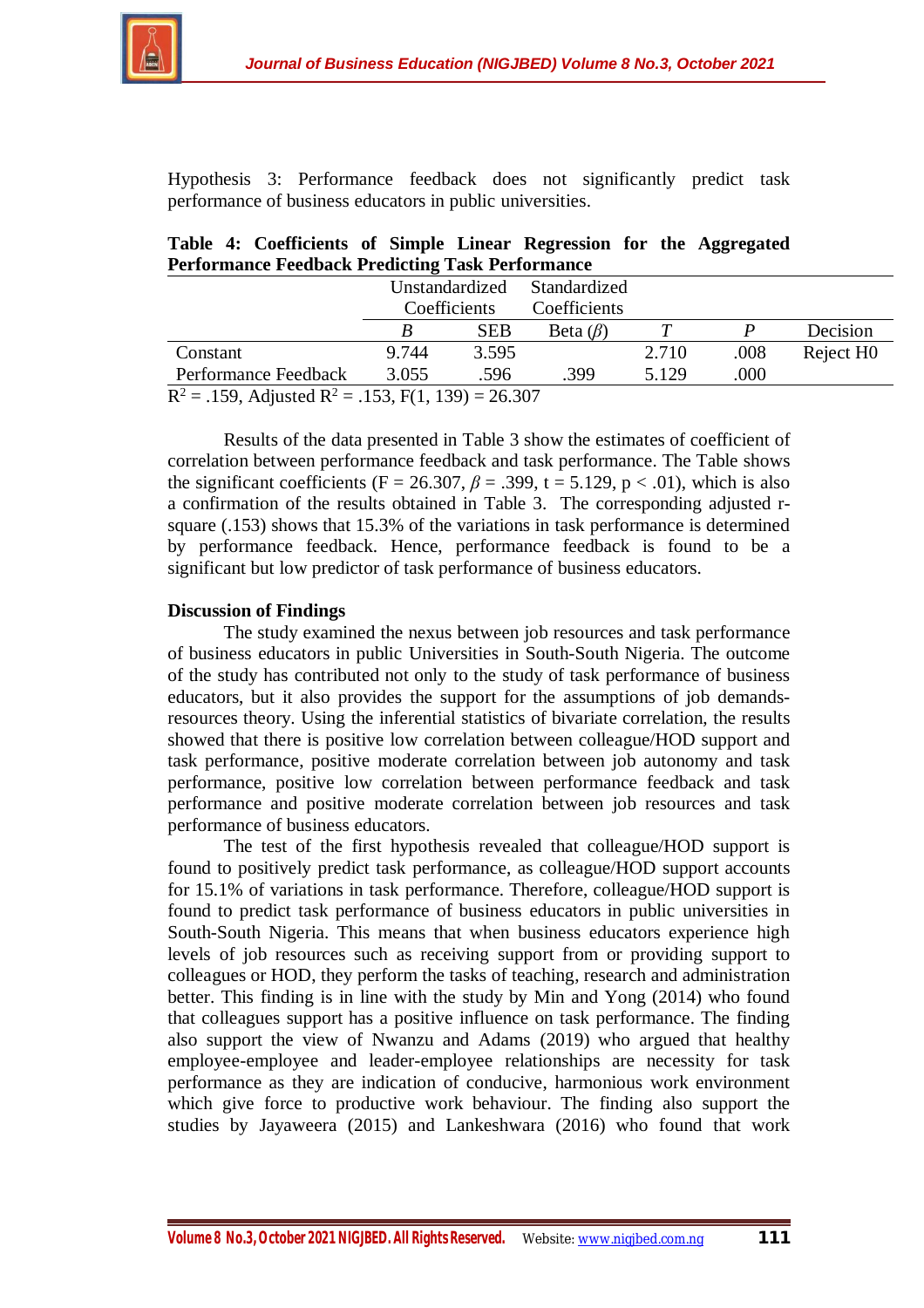



environmental factors, which include colleague and supervisor support have a significant interplay with task performance.

The test of the second hypothesis showed that job autonomy is a significant positive predictor of task performance, as job autonomy accounts for 16.4% of the variations in task performance. Therefore, job autonomy is found to positively predict task performance of business educators. This means that when business educators are given the chances to control or the autonomy to make decisions concerning their job, they perform the tasks of teaching, research and administration better. The finding also support a study of Langfred and Moye (2004) who found that job autonomy positively influence task performance. The finding align with the view of Saragih (2011) who argued that job autonomy influences task performance because employees with high job autonomy perceive that they are trusted to perform the task. The finding also support the study of Khoshnaw and Alavi (2020) who reported that job autonomy has a potential role in promoting task performance due to increased job satisfaction, work self-efficacy and mitigate job stress.

The test of the third hypothesis showed that performance feedback is a significant predictor of task performance, as performance feedback accounts for 15.3% of variations in task performance. Therefore, performance feedback is found to positively predict task performance of business educators. This means that when business educators are constantly provided with information concerning how well they are performing on the jobs, will make them to be engrossed with their core technical activities, which include teaching, research and administration. Thus, performance feedback is found to positively predict task performance of business educators. The finding support the view of Koopmans *et al.,* (2011) who reported that performance feedback helps employees to adopt a development-oriented state of mind, leading them to have knowledge about themselves, their behaviour, and ultimately influence their job performance. The finding also support the studies by Evans and Dobrosielska (2019); Wei and Yazdanifard (2014); Zhang, Gong, Zhang and Zhao (2017) and Zheng, Diaz, Jing and Chiaburu (2015) who found that performance feedback is a significant positive predictor of task performance.

#### **Conclusion**

Based on the results of the study, the researchers conclude that job resources such as colleague/HOD support is a significant positive predictor of task performance of business educators. The study also conclude that job resources such as job autonomy is a significant positive predictor of task performance of business educators. The study further conclude that job resources such as performance feedback is a significant positive predictor of task performance of business educators.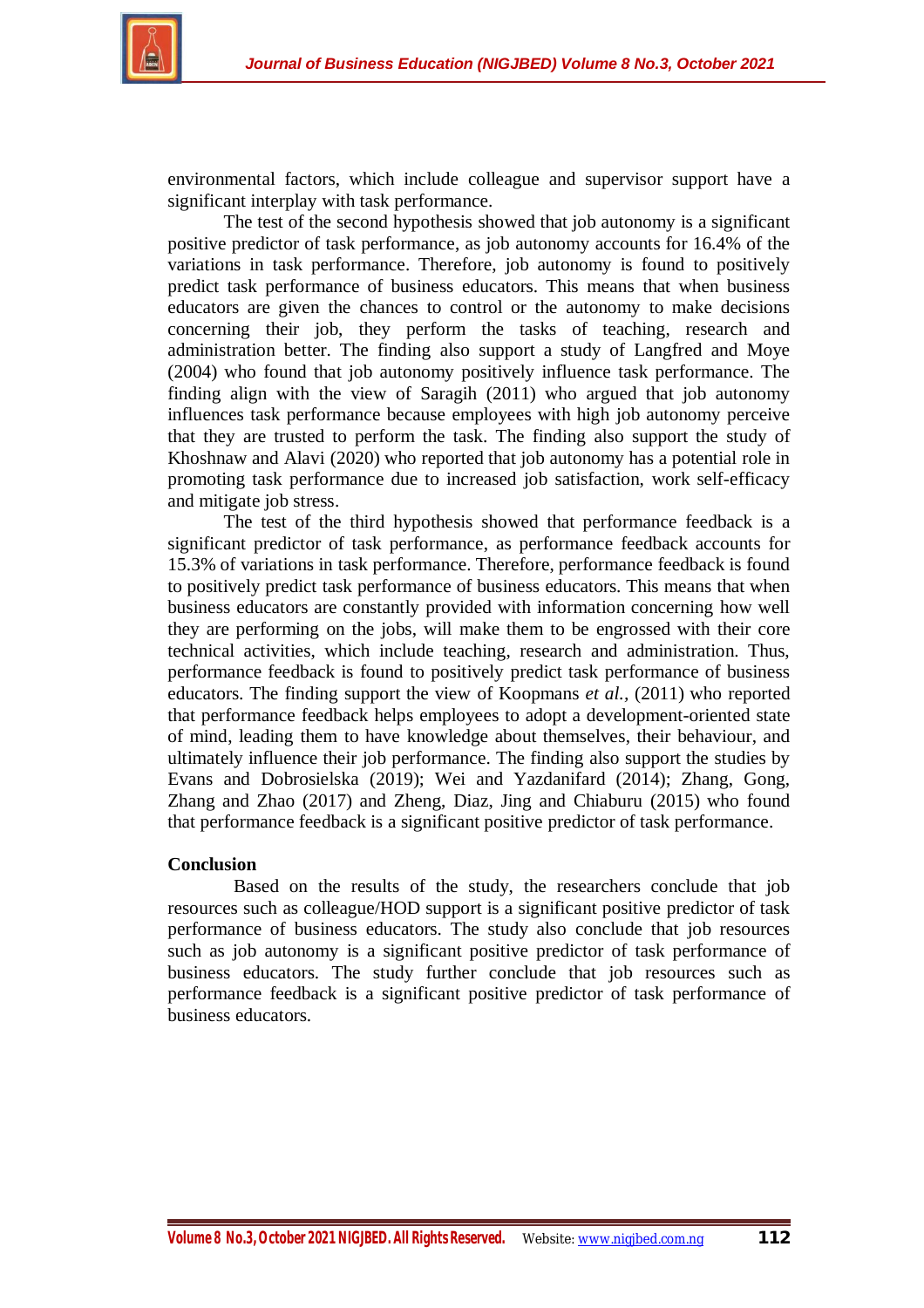

## **Recommendations**

Based on the findings of the study, it is recommended that:

- 1. Universities administrators and managers should endeavour to device strategic measures to create challenging and resourceful work environment as this will provide opportunity for business educators to perform better on the job.
- 2. Business educators and heads of department should endeavour to provide support for their colleagues as this will help to motivate them to be engrossed with their work and, in turn, perform better on the job.
- 3. Business educators and heads of department should be given the opportunity to control or make decisions concerning their job as this will lead to better performance in the tasks of imparting knowledge, conducting research and managing resources.
- 4. Heads of department should endeavour to constantly provide information on the job performance of business educators as this will make them to buckle up on their areas of deficiencies and make them to improve more on the areas of better performance.

#### **References**

- Bakker, A. (2014). *The job demands-resources questionnaire.* Rotterdam, Netherlands: Erasmus University, 1-14.
- Bakker, A.B., & Demerouti, E. (2014). Job demands-resources theory. In P. Y. Chen and Cooper, C.L. (Eds.), *Work and wellbeing: Wellbeing: A complete reference guide (pp. 37-64).* London: Wiley-Blackwell.
- Batchelor, J. H., Abston, K. A., Lawlor, K. B., & Burch, G. F. (2014). The job characteristics model: An extension to entrepreneurial motivation. *Small Business Institute Journal, 10* (1), 1-10.
- Creswell, J. W., & Poth, C. N. (2018). *Qualitative inquiry and research design: Choosing among five approaches.* Thousand Oaks, CA: Sage Publications.
- Danish, R. Q., & Usman, A. (2010). Impact of reward and recognition on job satisfaction and motivation: An empirical study from Pakistan. *International Journal of Business and Management, 5* (2), 159-167.
- Davidescu, A. A., Apostu, S., Paul, U., & Casuneanu, I. (2020). Work flexibility, job satisfaction, and job performance among Romanian employees: Implications for sustainable human resource management. *Sustainability, 12,* 1-53.
- Evans, T. R., & Dobrosielska, A. (2019). Feedback seeking culture moderates the relationship between positive feedback and task performance. *Current Psychology, 44* (2), 1-8.
- Hayes, A. F. (2017). *Introduction to mediation, moderation, and conditional process analysis: A regression-based approach*. Second Edition. New York: Guilford Publications.
- Jayaweera, T. (2015). Impact of work environmental factors on job performance, mediating role of work motivation: A study of hotel sector in England. *International Journal of Business and Management, 10* (3), 271-278.